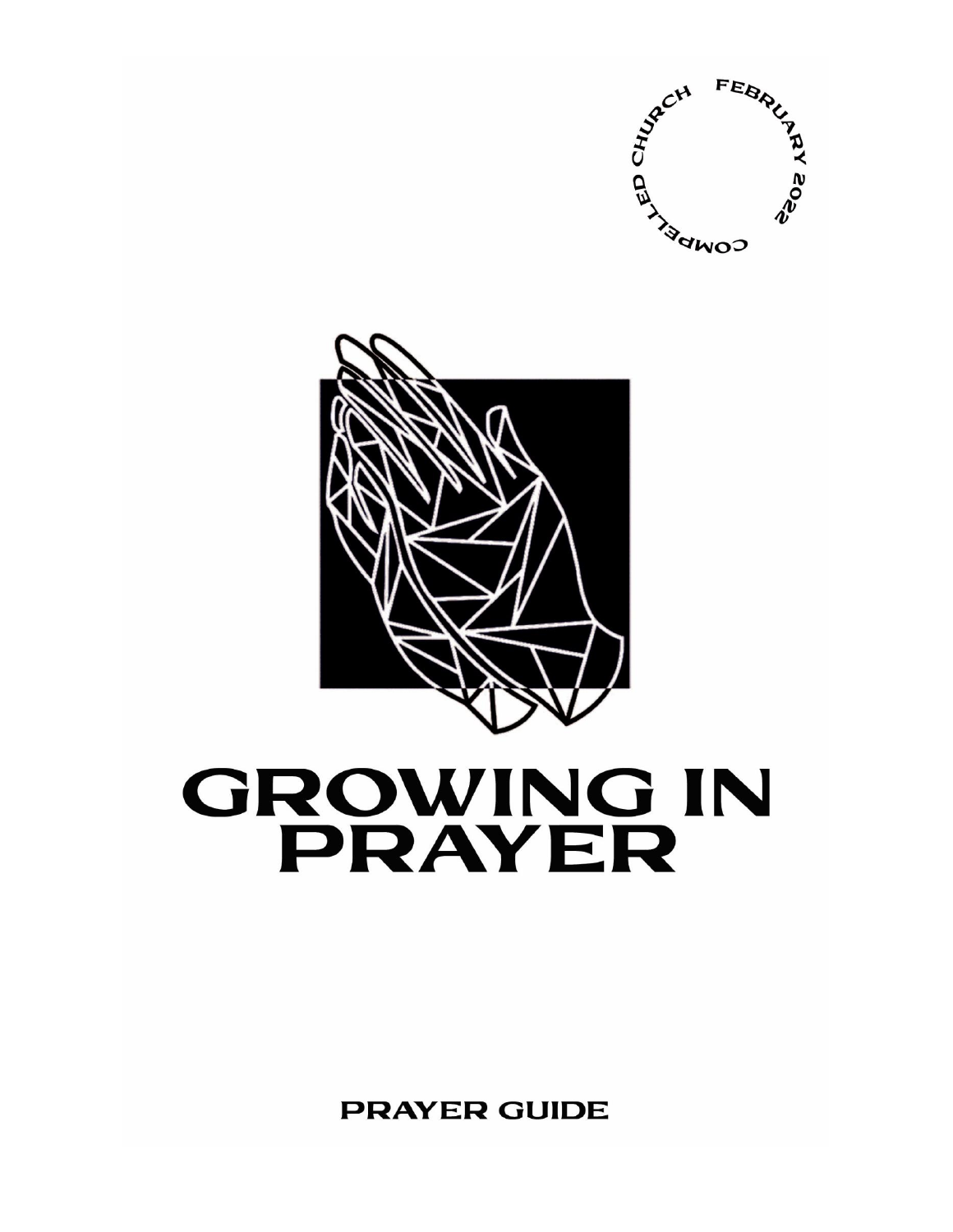## MONTH OF GROWING IN PRAYER COMPELLED CHURCH

Our heart for this month is not just to have a month of prayer, but a month of "growing" in prayer. We are all on a journey of growing in our faith and in the spiritual rhythms that help us position ourselves to receive from the Lord. I encourage you to participate this whole month as much as possible. I believe we will all experience interior growth in our spirits. If you live with family, there is great opportunity for closer connection to the Lord and each other journeying on this month together.

Every Day we have a focus or a "fast". Plan ahead for these and go ahead and be comfortable moving outside of your comfort zone. Be intentional about practicing hospitality. Maybe connect with someone you would normally not? Sunday, practice Sabbath. If you work on Sunday, like I do, I practice Sabbath on another day. My Sabbath is Monday. Be intentional and rest, and only do the things that bring you delight.

Lead your life this month and grow. Lead your families and grow together. Jesus loves us so much and is with us. If you forget or miss a day, just jump right back in, no worries. This is going to be a great month and I am excited to hear of the goodness of God this month.

In the morning we are in practice with reading through the Bible or your own devotional. We did not want to interrupt that. But we have added an evening component to help us take a step closer. These we will refer to as "complines".

## WHAT IS A COMPLINE?

Compline is an older word referring to evening prayers said after dinner and before bed, like evening devotions. These "complines" or evening prayer/devotions are to help turn our hearts and minds to the Lord before turning in. They are designed to say out loud, whether you are alone, with spouse or family. There are seven for the month, to be repeated on the days of the week. After this month is over, I encourage to keep up this practice of taking time each evening to honor, acknowledge, and thank the Lord.

As we grow in prayer I am hoping we also grow in regularity of our praying, not just length. This is a "holy habit" and the more of those you have in your day, the closer you become and the more your mind is on the good things of God.

May our journey together this month be sweet to us, as I know it is to our Father in Heaven. May your lives and families draw closer and may new "holy habits" be part of the rhythm of our day.

## **Pastor Nate and Wendy Elarton**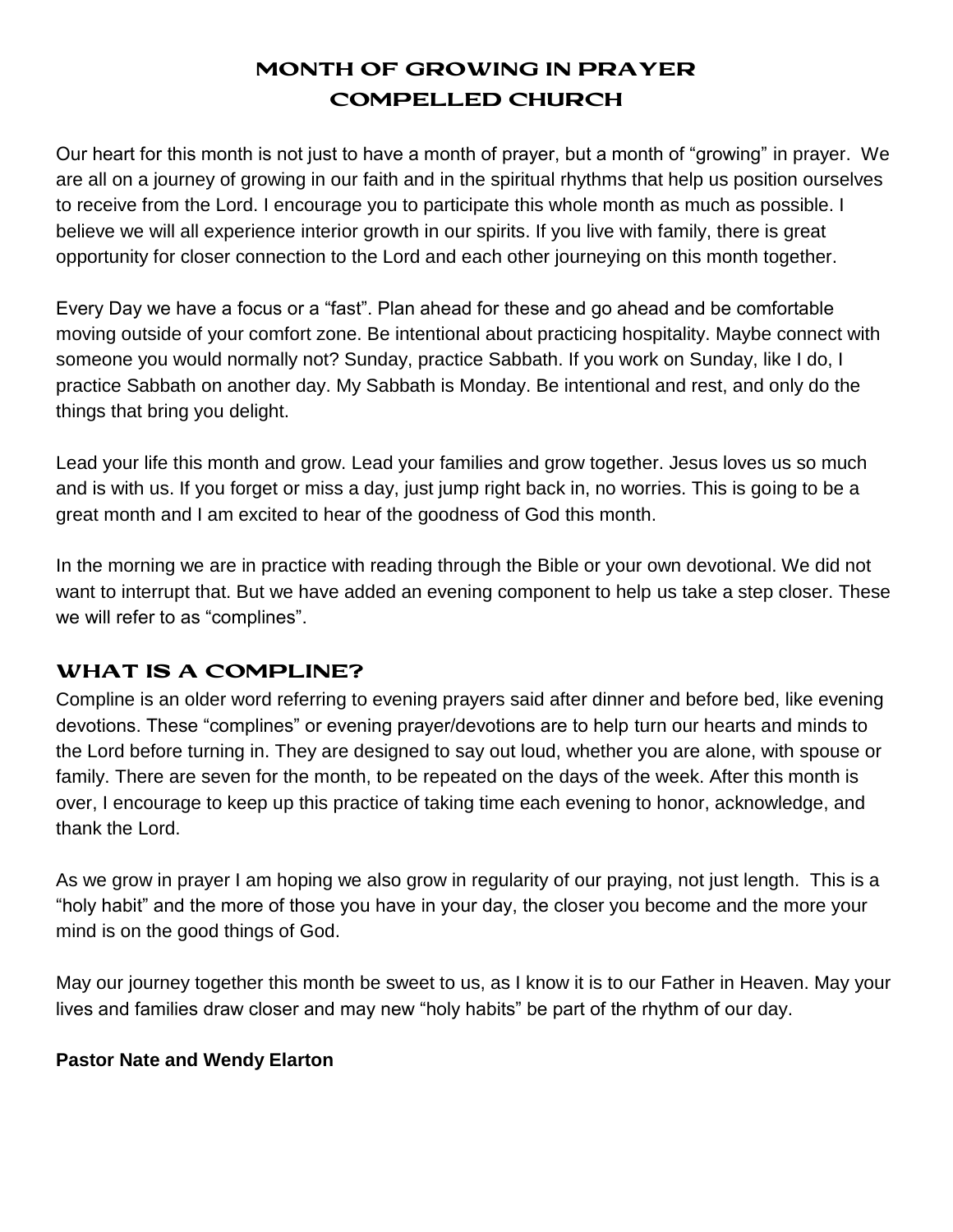# SUNDAY EVENING COMPLINE

Dear Heavenly Father, giver of all good gifts, and provider for our souls. As we settle our minds for rest, we ask your presence fill us with your love and care. Thank you for being with us this day. Thank you for Jesus, the Light of the world, and the Light in our hearts, our Savior and salvation. We ask this night as we rest, that our lives continue to be committed to you, our hearts desire your heart, our lives devoted to your life in worship and word.

## **Take a few moments to thank the Lord for the events and experiences of the day.**

We pray as you taught your disciples,

*""'Our Father who is in heaven, Hallowed be Your name. 'Your kingdom come. Your will be done, on earth as it is in heaven. 'Give us this day our daily bread. 'And forgive us our debts, as we also have forgiven our debtors. 'And do not lead us into temptation, but deliver us from evil. For Yours is the kingdom and the power and the glory forever. Amen.'" (Matthew 6:9–13, NASB95)* 

#### **Scripture Reading**

"How blessed is the man who does not walk in the counsel of the wicked, nor stand in the path of sinners, Nor sit in the seat of scoffers! But his delight is in the law of the LORD, and in His law he meditates day and night. He will be like a tree firmly planted by streams of water, which yields its fruit in its season and its leaf does not wither; And in whatever he does, he prospers." **Psalm 1:1–3, NASB95**

Now as we come to the setting of the sun and our eyes behold the evening light; we sing your praises of God, Father, Son, and Holy Spirit for you are worthy at all times to be praised with joyful voices, and happy hearts, giver of Salvation for your glory fills the whole earth.

Thank for Jesus who died on the cross for our sins, and thank you that we are saved by faith and adopted into God's family as His sons and daughters.

Thank you for a good night's rest and for your presence that will be with us even though we are asleep. When we awake in the morning, put a smile on our face and love in our hearts as you lead us to a day of purpose, joy, love, and laughter. May we be a blessing to you and others tomorrow. We love you and pray in Jesus' Name Amen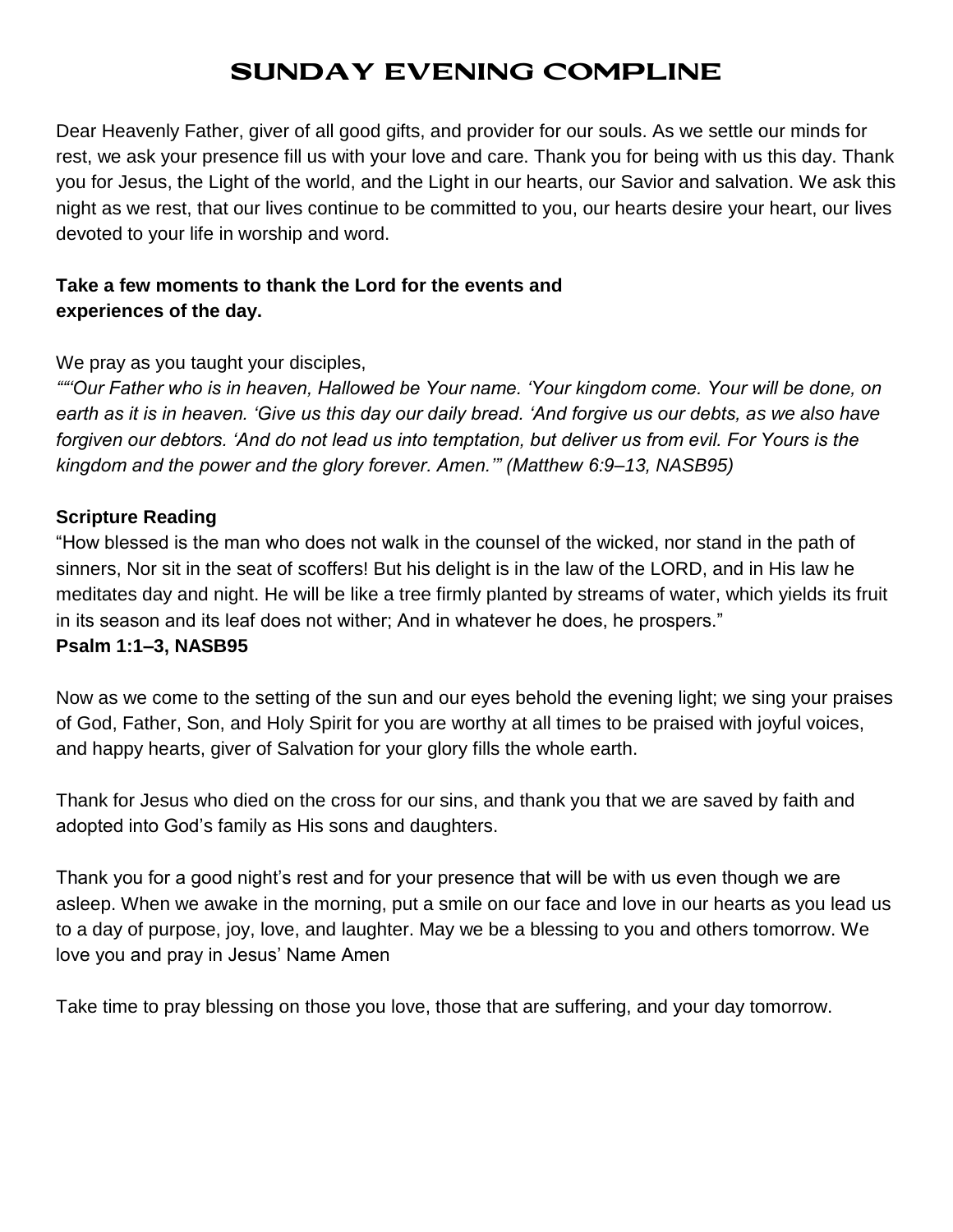# MONDAY EVENING COMPLINE

Dear Heavenly Father, giver of all good gifts, and provider for our souls. As we settle our minds for rest, we ask your presence fill us with your love and care. Thank you for being with us this day. Thank you for Jesus, the Light of the world, and the Light in our hearts, our Savior and salvation. We ask this night as we rest, that our lives continue to be committed to you, our hearts desire your heart, our lives devoted to your life in worship and word.

## **Take a few moments to thank the Lord for the events and experiences of the day.**

We pray as you taught your disciples,

*""'Our Father who is in heaven, Hallowed be Your name. 'Your kingdom come. Your will be done, on earth as it is in heaven. 'Give us this day our daily bread. 'And forgive us our debts, as we also have forgiven our debtors. 'And do not lead us into temptation, but deliver us from evil. For Yours is the kingdom and the power and the glory forever. Amen.'" (Matthew 6:9–13, NASB95)* 

#### **Scripture Reading**

"Therefore, brothers, since we have confidence to enter the Most Holy Place by the blood of Jesus, by a new and living way opened for us through the curtain, that is, his body, and since we have a great priest over the house of God, let us draw near to God with a sincere heart in full assurance of faith, having our hearts sprinkled to cleanse us from a guilty conscience and having our bodies washed with pure water. Let us hold unswervingly to the hope we profess, for he who promised is faithful. And let us consider how we may spur one another on toward love and good deeds. Let us not give up meeting together, as some are in the habit of doing, but let us encourage one another—and all the more as you see the Day approaching." **Hebrews 10:19–25, NIV84** 

Now as we come to the setting of the sun and our eyes behold the evening light; we sing your praises of God, Father, Son, and Holy Spirit for you are worthy at all times to be praised with joyful voices, and happy hearts, giver of Salvation for your glory fills the whole earth.

Thank for Jesus who died on the cross for our sins, and thank you that we are saved by faith and adopted into God's family as His sons and daughters.

Thank you for a good night's rest and for your presence that will be with us even though we are asleep. When we awake in the morning, put a smile on our face and love in our hearts as you lead us to a day of purpose, joy, love, and laughter. May we be a blessing to you and others tomorrow. We love you and pray in Jesus' Name Amen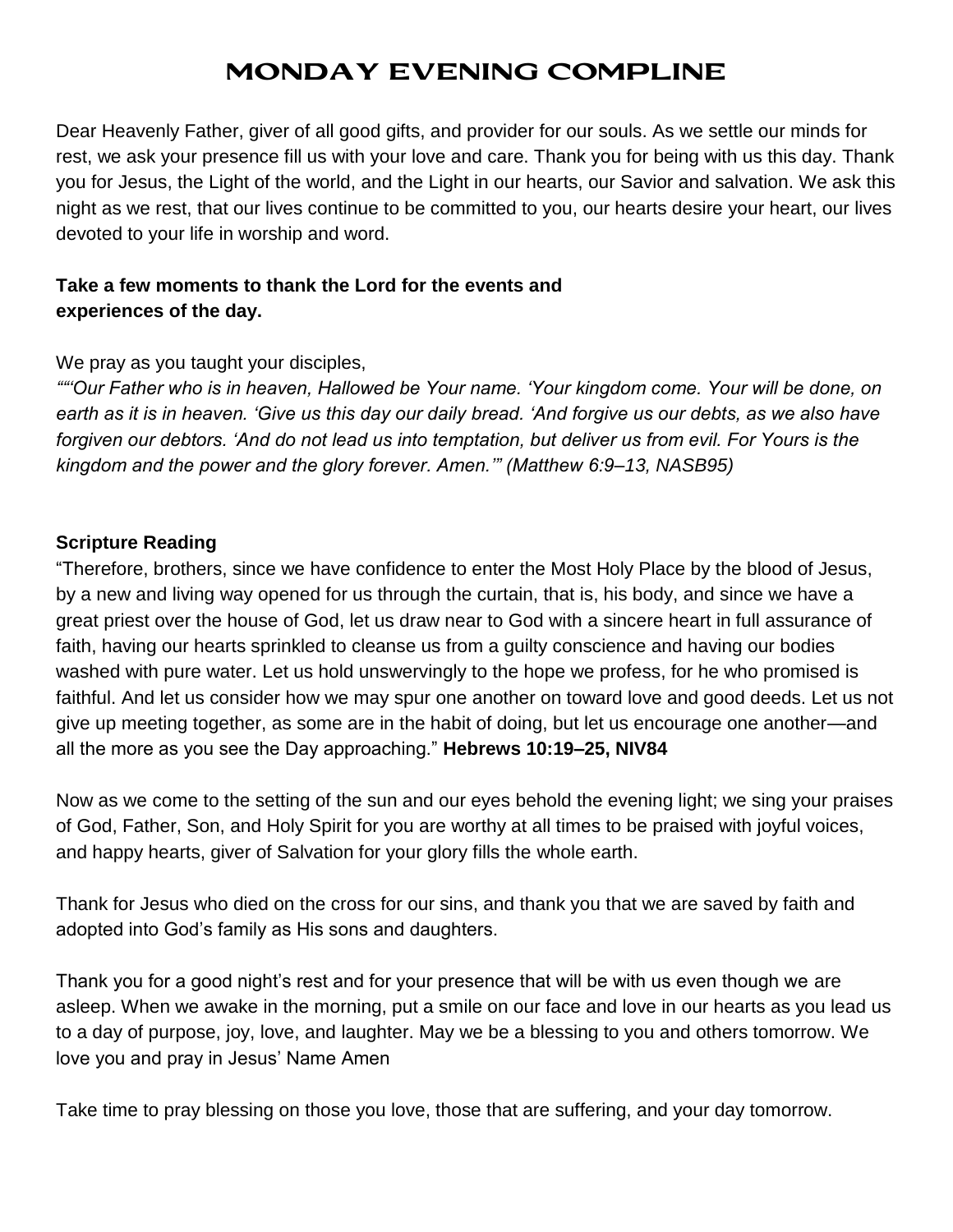# TUESDAY EVENING COMPLINE

Dear Heavenly Father, giver of all good gifts, and provider for our souls. As we settle our minds for rest, we ask your presence fill us with your love and care. Thank you for being with us this day. Thank you for Jesus, the Light of the world, and the Light in our hearts, our Savior and salvation. We ask this night as we rest, that our lives continue to be committed to you, our hearts desire your heart, our lives devoted to your life in worship and word.

## **Take a few moments to thank the Lord for the events and experiences of the day.**

We pray as you taught your disciples,

*""'Our Father who is in heaven, Hallowed be Your name. 'Your kingdom come. Your will be done, on earth as it is in heaven. 'Give us this day our daily bread. 'And forgive us our debts, as we also have forgiven our debtors. 'And do not lead us into temptation, but deliver us from evil. For Yours is the kingdom and the power and the glory forever. Amen.'" (Matthew 6:9–13, NASB95)* 

#### **Scripture Reading**

"A Psalm of David. O LORD, who may abide in Your tent? Who may dwell on Your holy hill? He who walks with integrity, and works righteousness, And speaks truth in his heart. He does not slander with his tongue, Nor does evil to his neighbor, Nor takes up a reproach against his friend; In whose eyes a reprobate is despised, But who honors those who fear the LORD; He swears to his own hurt and does not change; He does not put out his money at interest, Nor does he take a bribe against the innocent. He who does these things will never be shaken." **Psalm 15, NASB95** 

Now as we come to the setting of the sun and our eyes behold the evening light; we sing your praises of God, Father, Son, and Holy Spirit for you are worthy at all times to be praised with joyful voices, and happy hearts, giver of Salvation for your glory fills the whole earth.

Thank for Jesus who died on the cross for our sins, and thank you that we are saved by faith and adopted into God's family as His sons and daughters.

Thank you for a good night's rest and for your presence that will be with us even though we are asleep. When we awake in the morning, put a smile on our face and love in our hearts as you lead us to a day of purpose, joy, love, and laughter. May we be a blessing to you and others tomorrow. We love you and pray in Jesus' Name Amen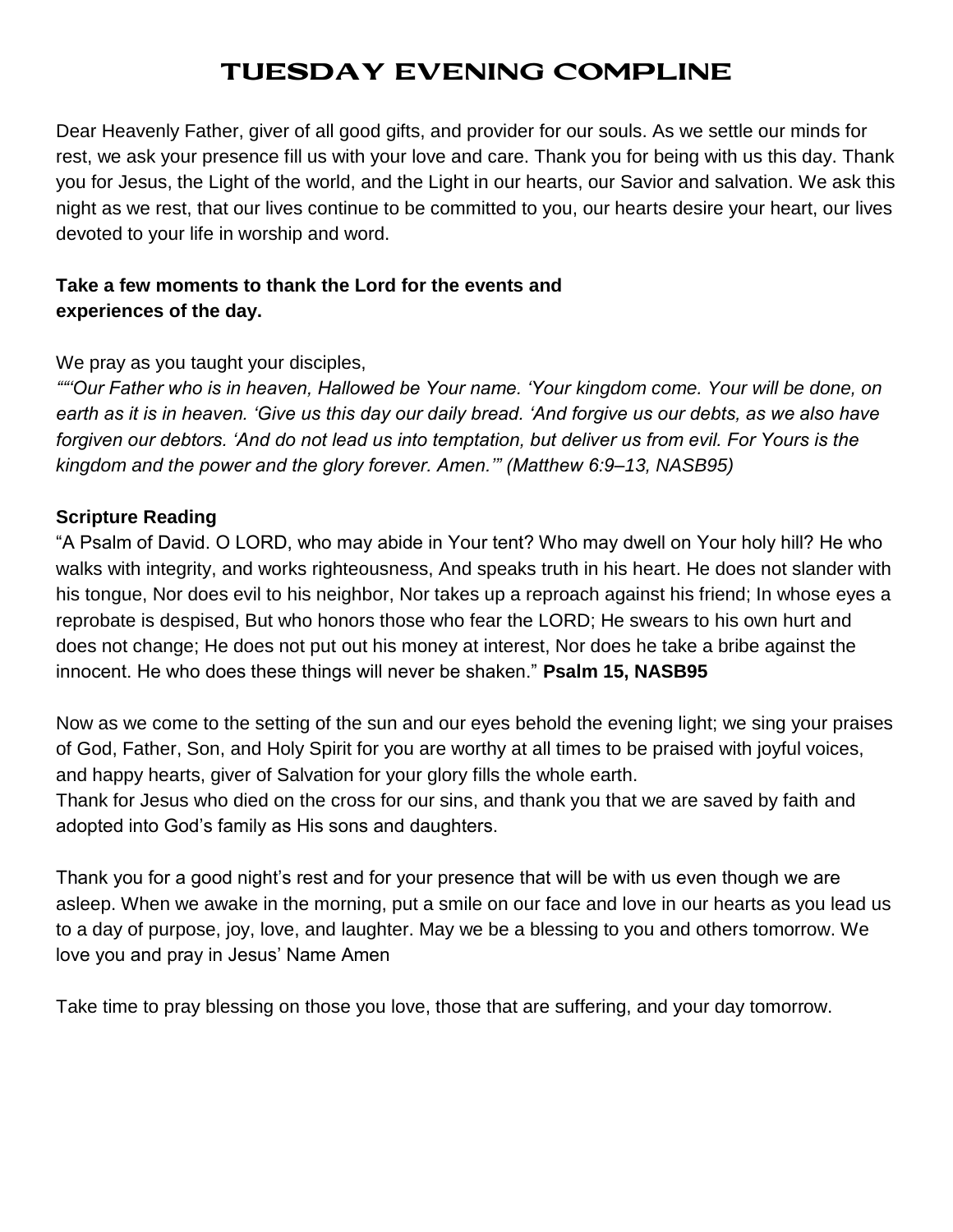# WEDNESDAY EVENING COMPLINE

Dear Heavenly Father, giver of all good gifts, and provider for our souls. As we settle our minds for rest, we ask your presence fill us with your love and care. Thank you for being with us this day. Thank you for Jesus, the Light of the world, and the Light in our hearts, our Savior and salvation. We ask this night as we rest, that our lives continue to be committed to you, our hearts desire your heart, our lives devoted to your life in worship and word.

## **Take a few moments to thank the Lord for the events and experiences of the day.**

We pray as you taught your disciples,

*""'Our Father who is in heaven, Hallowed be Your name. 'Your kingdom come. Your will be done, on*  earth as it is in heaven. 'Give us this day our daily bread. 'And forgive us our debts, as we also have *forgiven our debtors. 'And do not lead us into temptation, but deliver us from evil. For Yours is the kingdom and the power and the glory forever. Amen.'" (Matthew 6:9–13, NASB95)* 

#### **Scripture Reading**

"Therefore, brothers, since we have confidence to enter the Most Holy Place by the blood of Jesus, by a new and living way opened for us through the curtain, that is, his body, and since we have a great priest over the house of God, let us draw near to God with a sincere heart in full assurance of faith, having our hearts sprinkled to cleanse us from a guilty conscience and having our bodies washed with pure water. Let us hold unswervingly to the hope we profess, for he who promised is faithful. And let us consider how we may spur one another on toward love and good deeds. Let us not give up meeting together, as some are in the habit of doing, but let us encourage one another—and all the more as you see the Day approaching." **Hebrews 10:19–25, NIV84**

Now as we come to the setting of the sun and our eyes behold the evening light; we sing your praises of God, Father, Son, and Holy Spirit for you are worthy at all times to be praised with joyful voices, and happy hearts, giver of Salvation for your glory fills the whole earth.

Thank for Jesus who died on the cross for our sins, and thank you that we are saved by faith and adopted into God's family as His sons and daughters.

Thank you for a good night's rest and for your presence that will be with us even though we are asleep. When we awake in the morning, put a smile on our face and love in our hearts as you lead us to a day of purpose, joy, love, and laughter. May we be a blessing to you and others tomorrow. We love you and pray in Jesus' Name Amen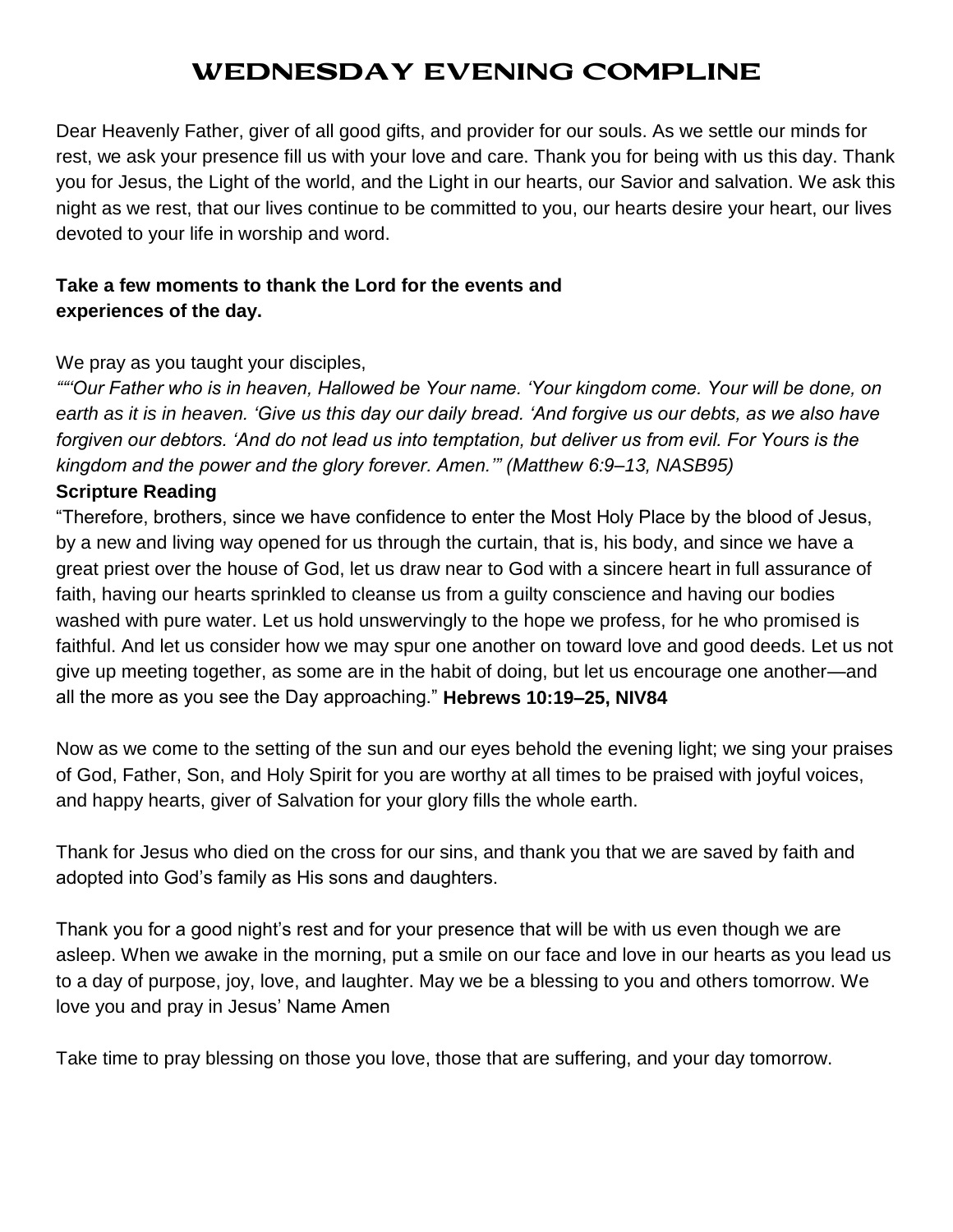# THURSDAY EVENING COMPLINE

Dear Heavenly Father, giver of all good gifts, and provider for our souls. As we settle our minds for rest, we ask your presence fill us with your love and care. Thank you for being with us this day. Thank you for Jesus, the Light of the world, and the Light in our hearts, our Savior and salvation. We ask this night as we rest, that our lives continue to be committed to you, our hearts desire your heart, our lives devoted to your life in worship and word.

## **Take a few moments to thank the Lord for the events and experiences of the day.**

We pray as you taught your disciples,

*""'Our Father who is in heaven, Hallowed be Your name. 'Your kingdom come. Your will be done, on earth as it is in heaven. 'Give us this day our daily bread. 'And forgive us our debts, as we also have forgiven our debtors. 'And do not lead us into temptation, but deliver us from evil. For Yours is the kingdom and the power and the glory forever. Amen.'" (Matthew 6:9–13, NASB95)* 

#### **Scripture Reading**

"Search me, O God, and know my heart; test me and know my anxious thoughts. Point out anything in me that offends you, and lead me along the path of everlasting life." **Psalm 139:23–24, NLT**

Now as we come to the setting of the sun and our eyes behold the evening light; we sing your praises of God, Father, Son, and Holy Spirit for you are worthy at all times to be praised with joyful voices, and happy hearts, giver of Salvation for your glory fills the whole earth.

Thank for Jesus who died on the cross for our sins, and thank you that we are saved by faith and adopted into God's family as His sons and daughters.

Thank you for a good night's rest and for your presence that will be with us even though we are asleep. When we awake in the morning, put a smile on our face and love in our hearts as you lead us to a day of purpose, joy, love, and laughter. May we be a blessing to you and others tomorrow. We love you and pray in Jesus' Name Amen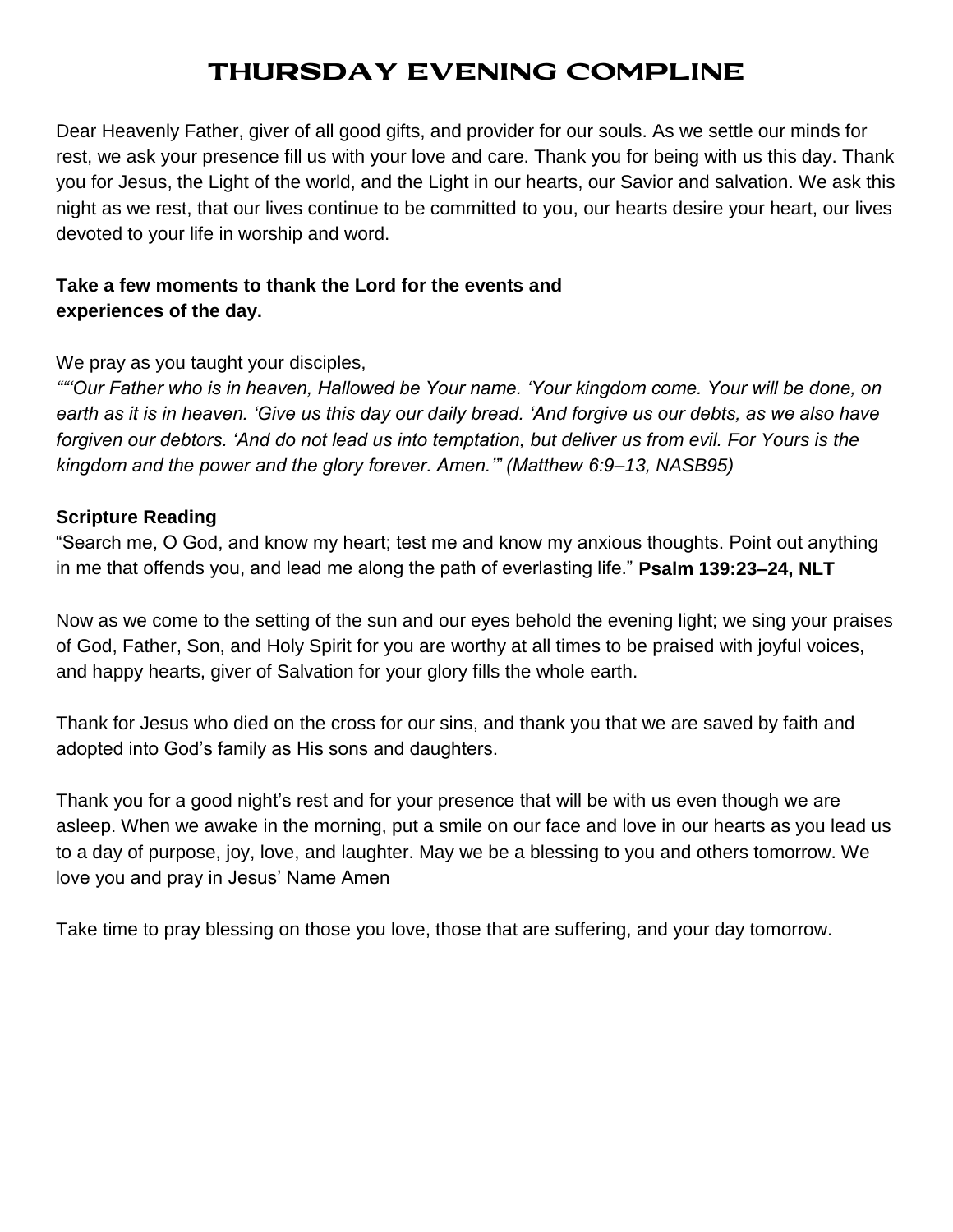# FRIDAY EVENING COMPLINE

Dear Heavenly Father, giver of all good gifts, and provider for our souls. As we settle our minds for rest, we ask your presence fill us with your love and care. Thank you for being with us this day. Thank you for Jesus, the Light of the world, and the Light in our hearts, our Savior and salvation. We ask this night as we rest, that our lives continue to be committed to you, our hearts desire your heart, our lives devoted to your life in worship and word.

## **Take a few moments to thank the Lord for the events and experiences of the day.**

We pray as you taught your disciples,

*""'Our Father who is in heaven, Hallowed be Your name. 'Your kingdom come. Your will be done, on earth as it is in heaven. 'Give us this day our daily bread. 'And forgive us our debts, as we also have forgiven our debtors. 'And do not lead us into temptation, but deliver us from evil. For Yours is the kingdom and the power and the glory forever. Amen.'" (Matthew 6:9–13, NASB95)* 

#### **Scripture Reading**

"When Jesus saw the crowds, He went up on the mountain; and after He sat down, His disciples came to Him. He opened His mouth and began to teach them, saying, "Blessed are the poor in spirit, for theirs is the kingdom of heaven. "Blessed are those who mourn, for they shall be comforted. "Blessed are the gentle, for they shall inherit the earth. "Blessed are those who hunger and thirst for righteousness, for they shall be satisfied. "Blessed are the merciful, for they shall receive mercy. "Blessed are the pure in heart, for they shall see God. "Blessed are the peacemakers, for they shall be called sons of God. "Blessed are those who have been persecuted for the sake of righteousness, for theirs is the kingdom of heaven. "Blessed are you when people insult you and persecute you, and falsely say all kinds of evil against you because of Me. "Rejoice and be glad, for your reward in heaven is great; for in the same way they persecuted the prophets who were before you." **Matthew 5:1–12, NASB95**

Now as we come to the setting of the sun and our eyes behold the evening light; we sing your praises of God, Father, Son, and Holy Spirit for you are worthy at all times to be praised with joyful voices, and happy hearts, giver of Salvation for your glory fills the whole earth.

Thank for Jesus who died on the cross for our sins, and thank you that we are saved by faith and adopted into God's family as His sons and daughters.

Thank you for a good night's rest and for your presence that will be with us even though we are asleep. When we awake in the morning, put a smile on our face and love in our hearts as you lead us to a day of purpose, joy, love, and laughter. May we be a blessing to you and others tomorrow. We love you and pray in Jesus' Name Amen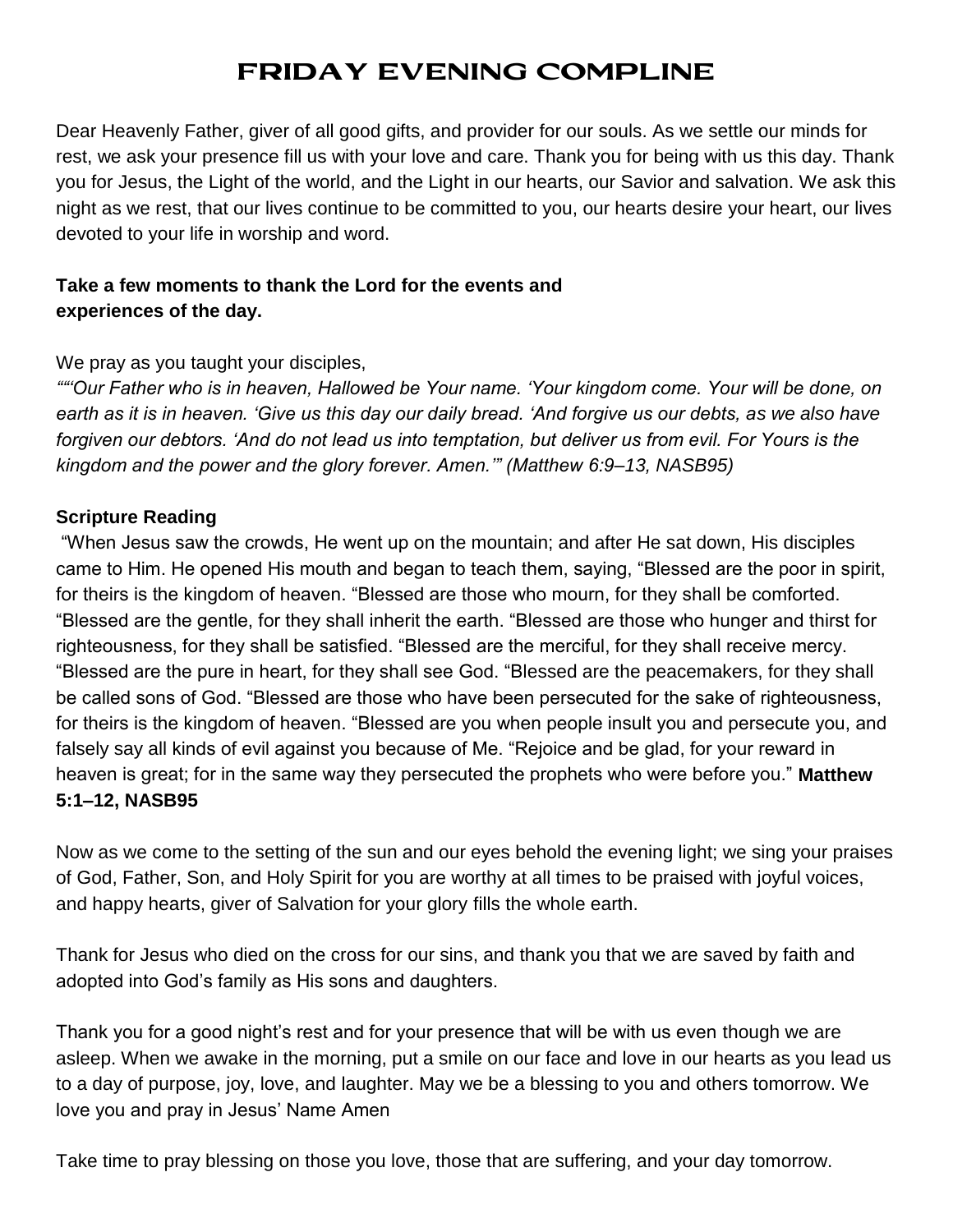# SATURDAY EVENING COMPLINE

Dear Heavenly Father, giver of all good gifts, and provider for our souls. As we settle our minds for rest, we ask your presence fill us with your love and care. Thank you for being with us this day. Thank you for Jesus, the Light of the world, and the Light in our hearts, our Savior and salvation. We ask this night as we rest, that our lives continue to be committed to you, our hearts desire your heart, our lives devoted to your life in worship and word.

## **Take a few moments to thank the Lord for the events and experiences of the day.**

We pray as you taught your disciples,

*""'Our Father who is in heaven, Hallowed be Your name. 'Your kingdom come. Your will be done, on earth as it is in heaven. 'Give us this day our daily bread. 'And forgive us our debts, as we also have forgiven our debtors. 'And do not lead us into temptation, but deliver us from evil. For Yours is the kingdom and the power and the glory forever. Amen.'" (Matthew 6:9–13, NASB95)* 

#### **Scripture Reading**

""For this reason I say to you, do not be worried about your life, as to what you will eat or what you will drink; nor for your body, as to what you will put on. Is not life more than food, and the body more than clothing? "Look at the birds of the air, that they do not sow, nor reap nor gather into barns, and yet your heavenly Father feeds them. Are you not worth much more than they? "And who of you by being worried can add a single hour to his life? "And why are you worried about clothing? Observe how the lilies of the field grow; they do not toil nor do they spin, yet I say to you that not even Solomon in all his glory clothed himself like one of these. "But if God so clothes the grass of the field, which is alive today and tomorrow is thrown into the furnace, will He not much more clothe you? You of little faith! "Do not worry then, saying, 'What will we eat?' or 'What will we drink?' or 'What will we wear for clothing?' "For the Gentiles eagerly seek all these things; for your heavenly Father knows that you need all these things. "But seek first His kingdom and His righteousness, and all these things will be added to you. "So do not worry about tomorrow; for tomorrow will care for itself. Each day has enough trouble of its own." **Matthew 6:25–34, NASB95**

Now as we come to the setting of the sun and our eyes behold the evening light; we sing your praises of God, Father, Son, and Holy Spirit for you are worthy at all times to be praised with joyful voices, and happy hearts, giver of Salvation for your glory fills the whole earth.

Thank for Jesus who died on the cross for our sins, and thank you that we are saved by faith and adopted into God's family as His sons and daughters.

Thank you for a good night's rest and for your presence that will be with us even though we are asleep. When we awake in the morning, put a smile on our face and love in our hearts as you lead us